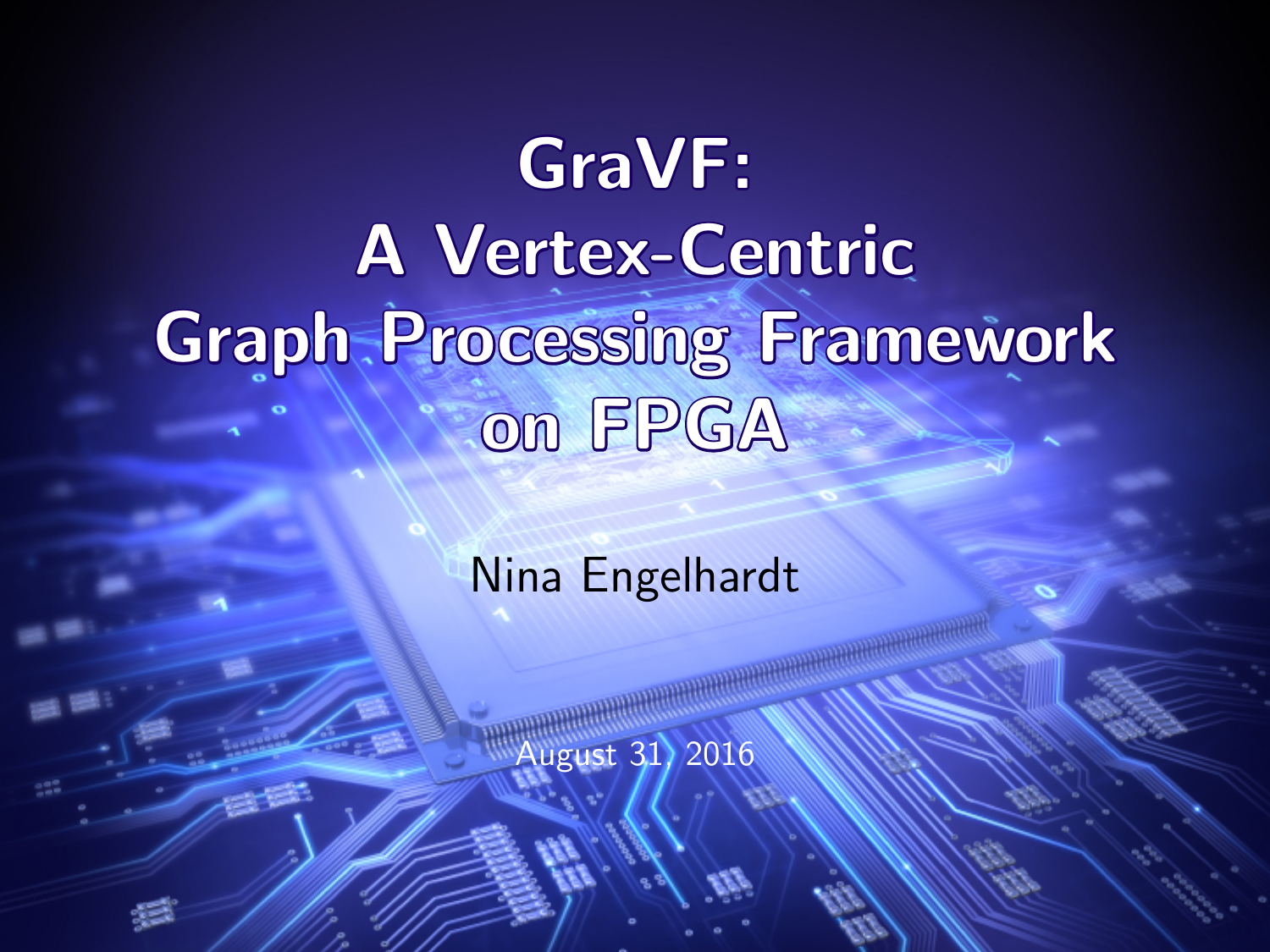#### Graphs and Graph Traversal Algorithms



Vertex-centric Programming Model:

- **•** From POV of an individual vertex
- Receive messages from neighbors, calculate, send messages to neighbors
- **•** Global barrier after each iteration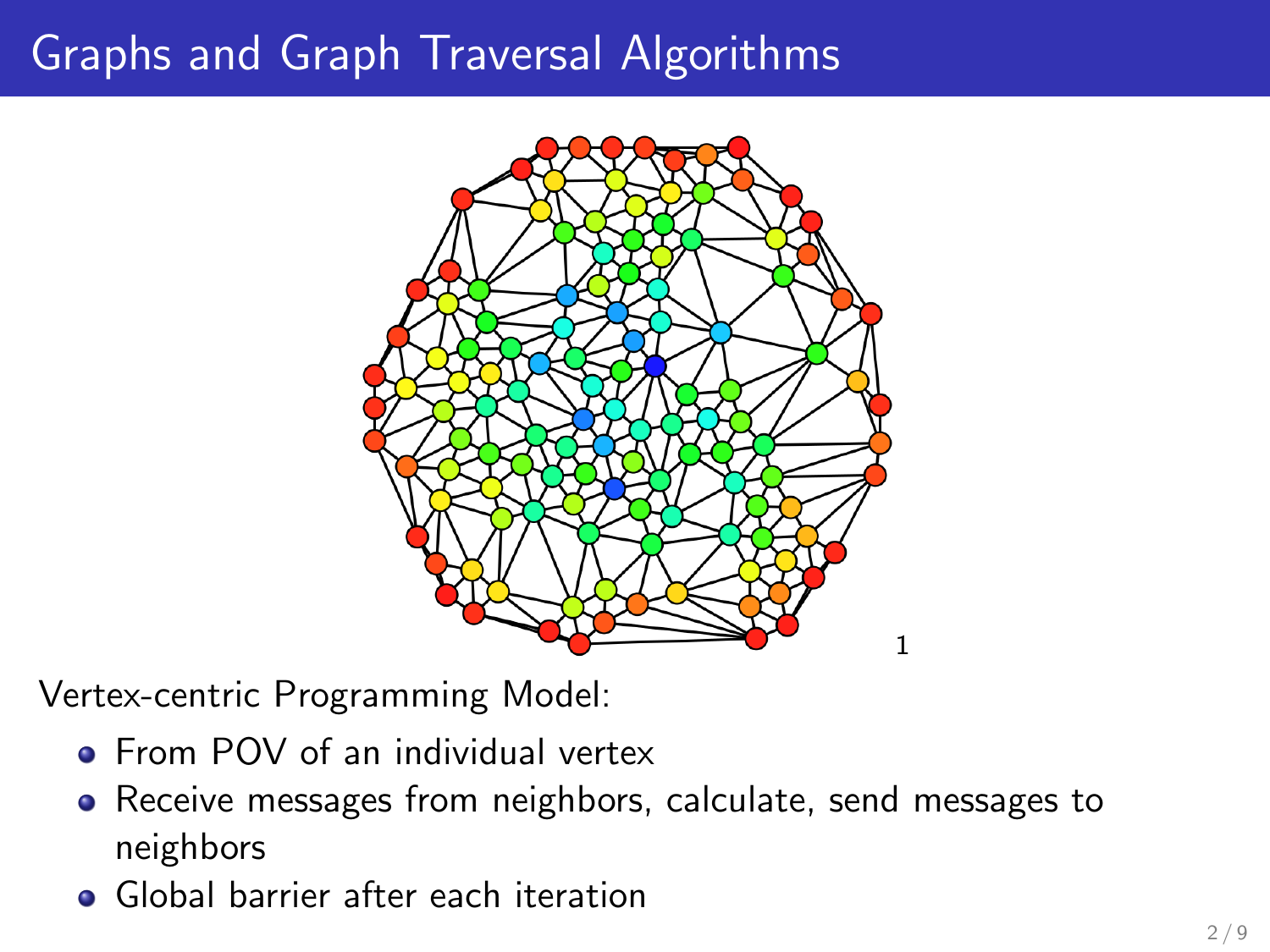Advantages:

- naturally distributed
- only very short kernel to write

Challenges:

- barrier means stragglers can unduly delay whole computation
- have to store all messages from one superstep to the next

 $\rightarrow$  Floating barrier [\[1\]](#page-8-0): PE broadcasts barrier message when it finishes superstep, allowing overlapping of supersteps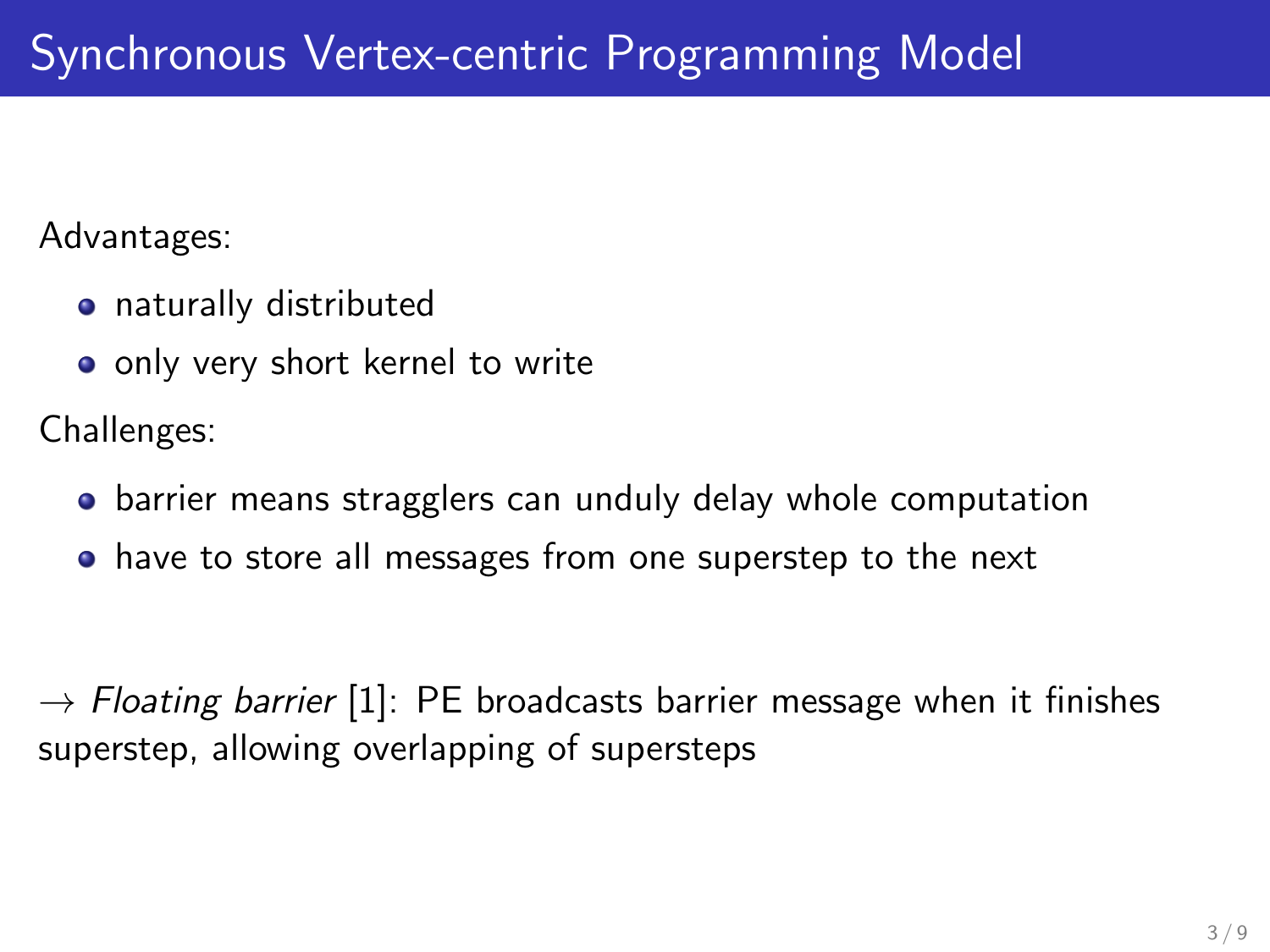#### Architecture modifications



- Split Vertex Kernel in 2 phases: Apply and Scatter
- Everything is pipelined: free to move registers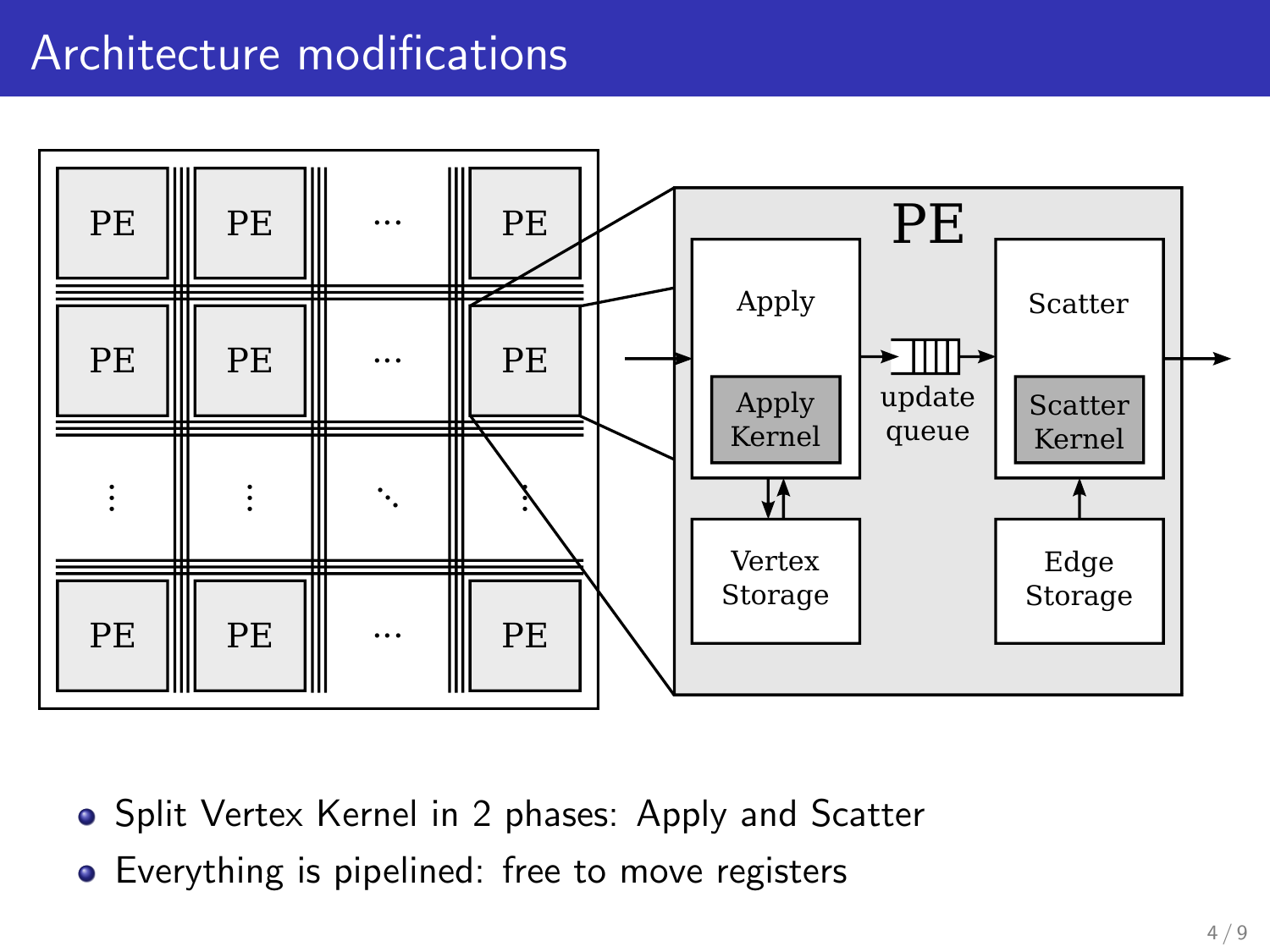### Barrier Synchronization



- Apply ahead of Scatter: messages processed immediately
- update queue only 2 $|V|$  entries instead of  $|V|^2$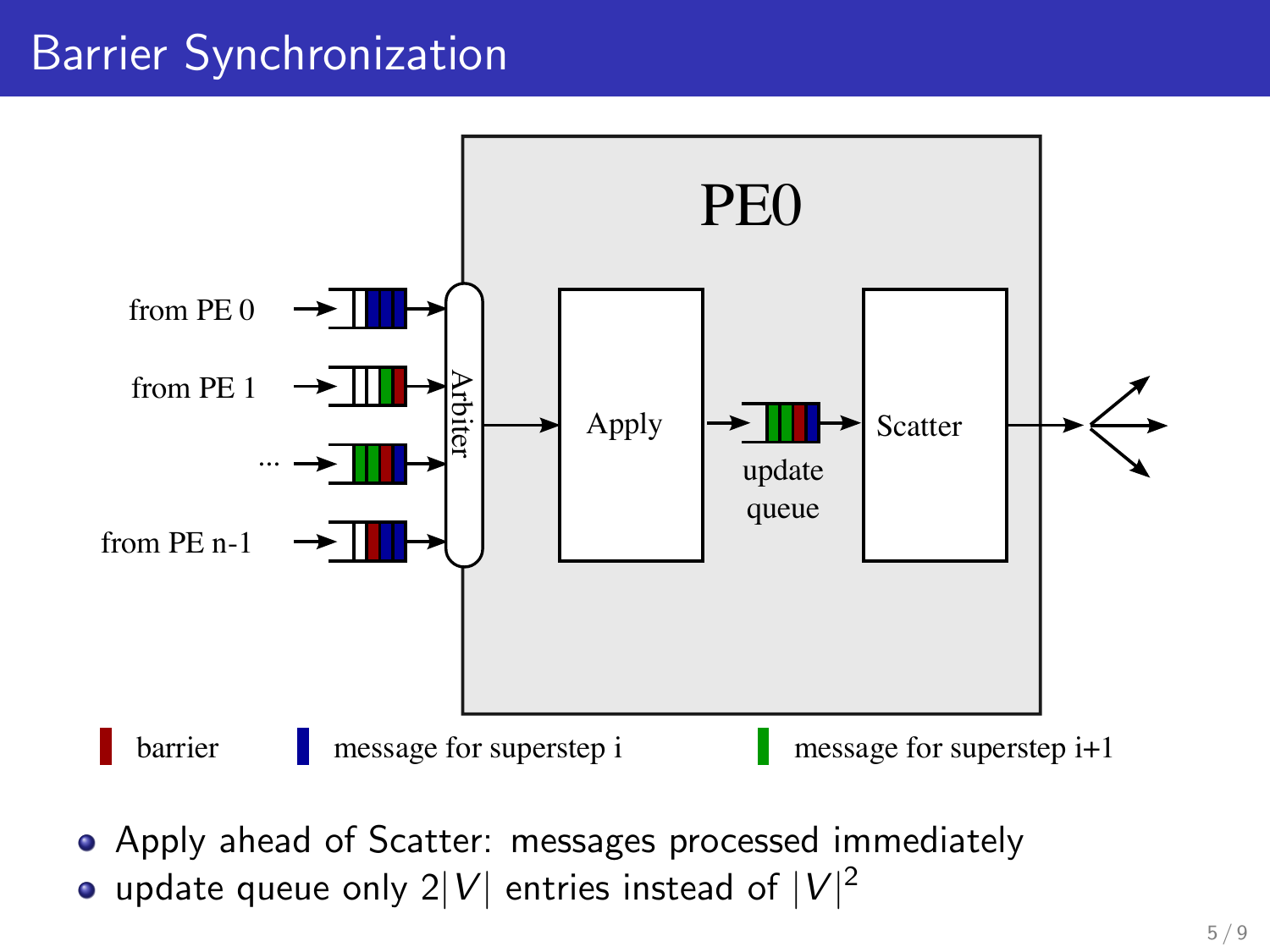**Results** 



3-3.5 GTEPS: comparable to hand-implemented solutions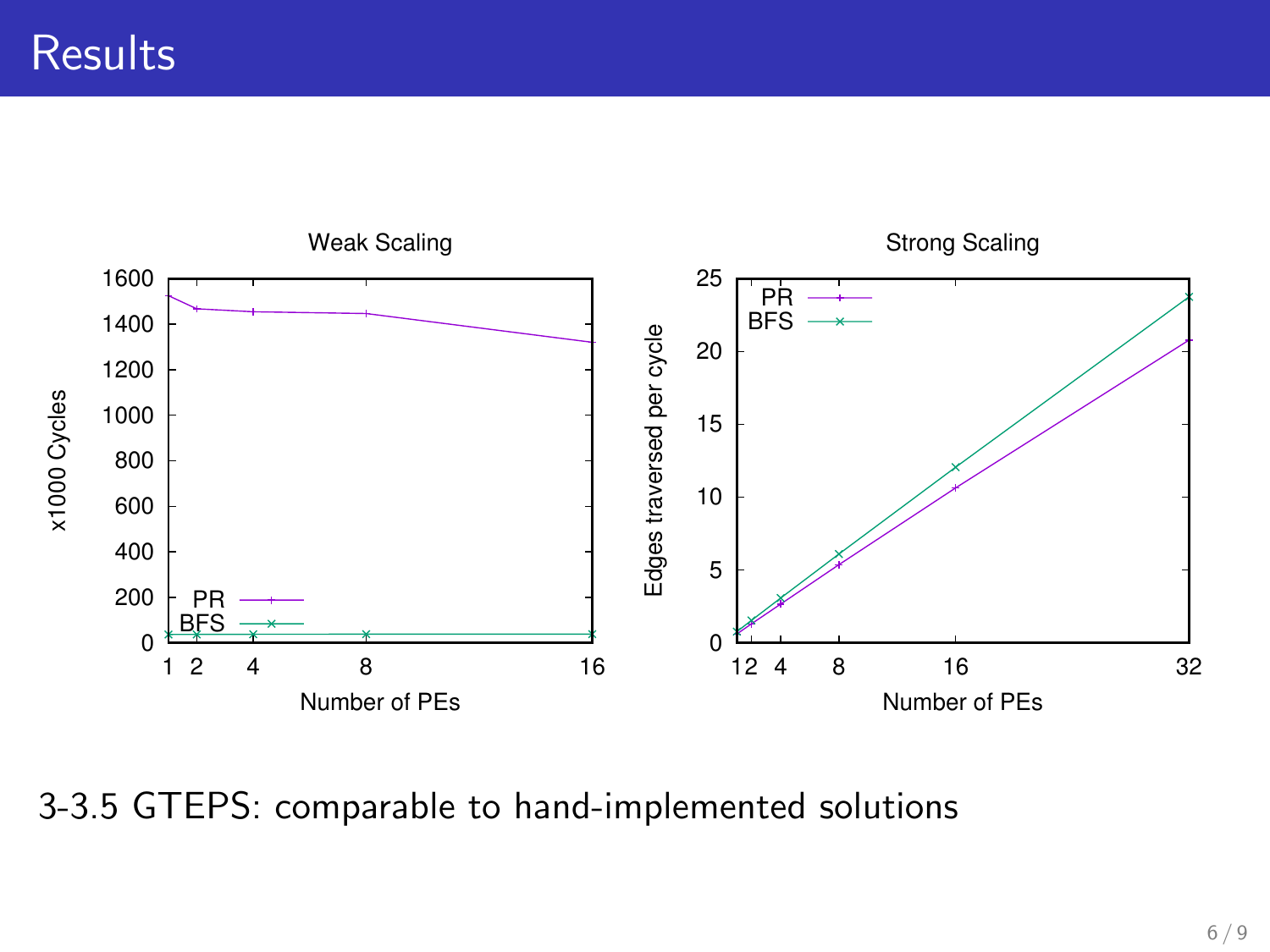- Extend communication to multiple FPGA boards
- Include data transfers: direct SSD access from FPGA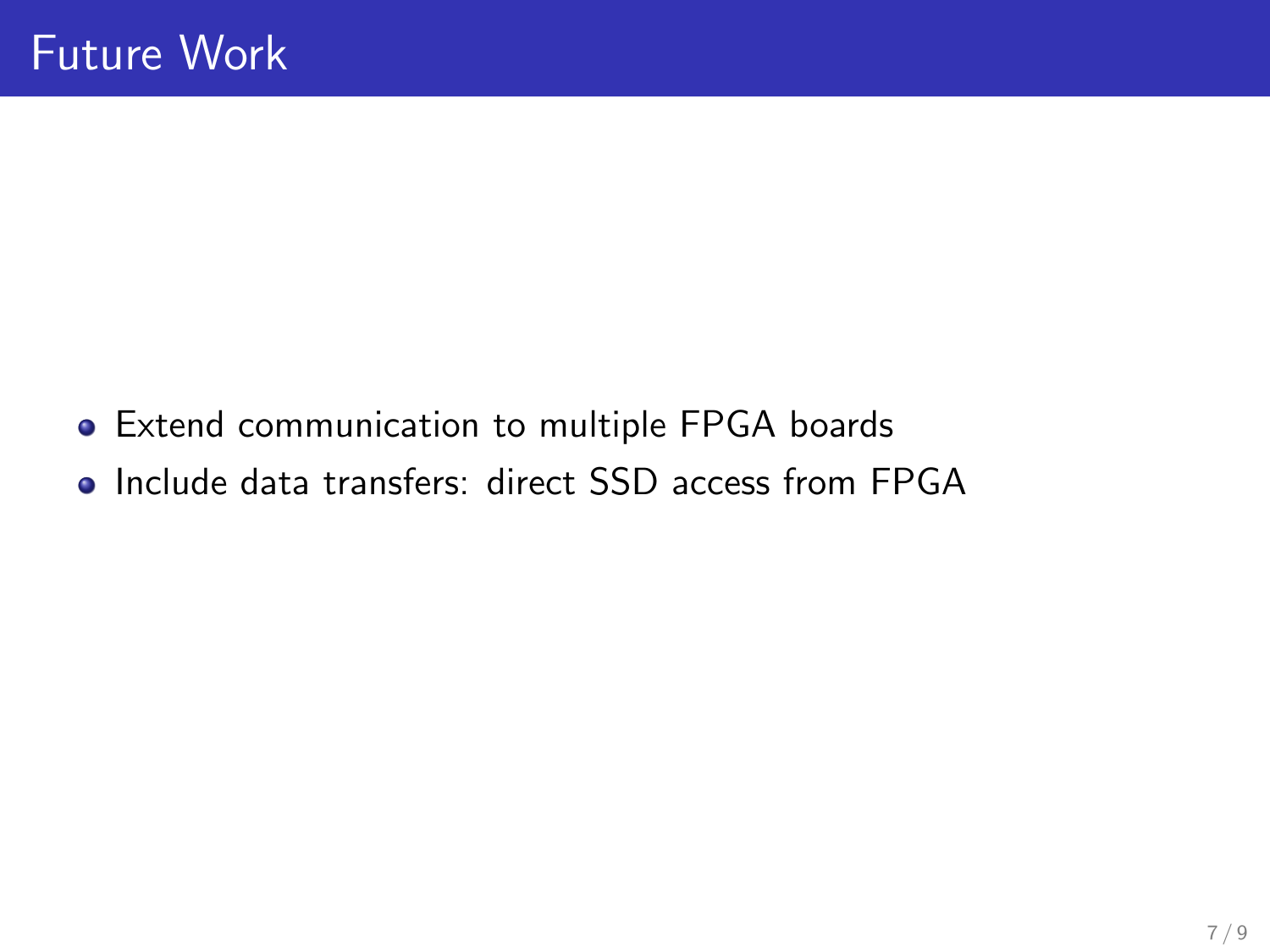## Thank you for listening